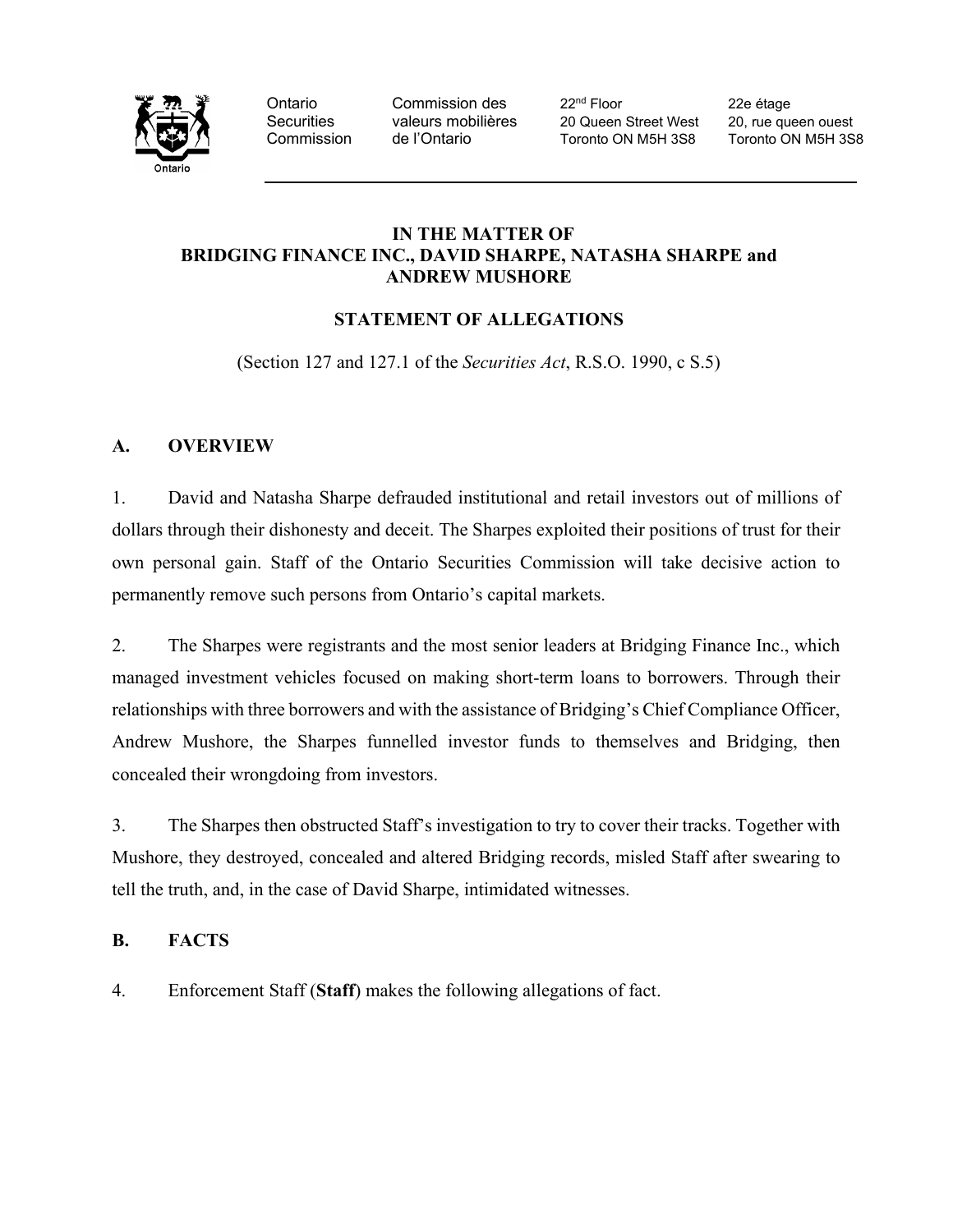### **Background**

5. Bridging Finance Inc. (**Bridging**) is a Toronto-based investment management firm with a stated focus on alternative finance. Bridging managed various investment vehicles (each a **Fund**) by virtue of management agreements between Bridging and the respective Fund.

6. Bridging's investors (**Investors**) participated in the Funds through the purchase of limited partnership or trust units. In turn, Bridging originated loans from the Funds to borrowers.

7. The Offering Memoranda for various Funds stated that Bridging pursued an investment strategy "that identifies good companies that are overlooked by the general financing community". All potential loans from the Funds were to be reviewed and approved by a majority vote of Bridging's eight-member credit committee (the **Credit Committee**) as part of Bridging's and the Funds' loan approval process. The Credit Committee included both the Sharpes, Mushore, another Bridging director and executive vice-president, a portfolio manager, a senior credit advisor and two senior managing directors.

8. Bridging was registered with securities regulators across Canada as a restricted portfolio manager and an exempt market dealer. Bridging was also registered as an investment fund manager in Ontario, Quebec and Newfoundland & Labrador.

9. David Sharpe (Natasha Sharpe's spouse) was the most senior decision-maker at Bridging and was involved in every major aspect of Bridging's business. He was Bridging's President and Chief Operating Officer before serving as Chief Executive Officer and Ultimate Designated Person (**UDP**) from December 2016 to May 5, 2021.

10. At all material times, Natasha Sharpe was an indirect Bridging shareholder and was a Bridging director. She was also Bridging's Chief Executive Officer before David Sharpe assumed the role and was Bridging's Chief Investment Officer until August 2020.

11. At all material times, Mushore was Bridging's Chief Compliance Officer. Mushore also became Chief Operating Officer in September 2020.

12. On April 30, 2021, owing to serious misconduct uncovered by Staff during its investigation, the Ontario Securities Commission applied to the Ontario Superior Court of Justice for the appointment of a receiver and manager over all the property of Bridging and the Funds under section 129 of the *Securities Act* (the **Act**). The Court granted the Commission's application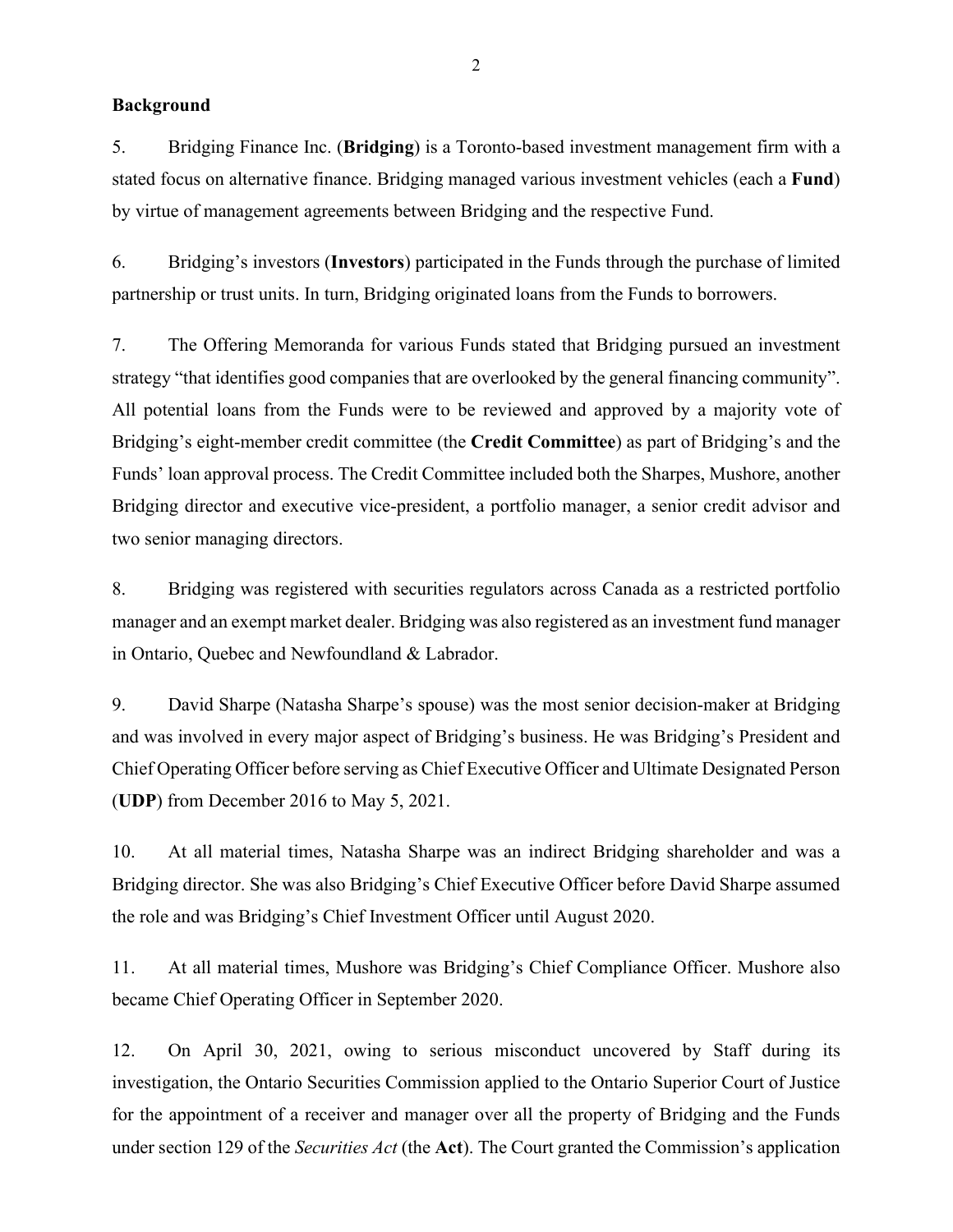and appointed PricewaterhouseCoopers Inc. as receiver and manager over the property of, among other entities, Bridging and the Funds.

13. Also on April 30, 2021, the Commission issued a temporary order (the **Temporary Order**) requiring that all trading in the securities of the Funds cease and that David Sharpe's registration as UDP of Bridging be suspended. The Temporary Order as it related to the cease trade of securities of the Funds was extended on May 12, 2021. On August 10, 2021, the Commission again extended the crease trade of securities of the Funds (the **August Order**), with minor modifications. The Commission extended the August Order on December 22, 2021, and on March 21, 2022.

### **Fraud and Conflicts of Interest**

14. Through transactions with Bridging borrowers, the Sharpes, with the assistance of Mushore, funnelled Investors' funds to the Sharpes or to Bridging for the Sharpes' ultimate benefit. The relevant borrowers are companies connected to three individuals: Sean McCoshen, Rishi Gautam and Gary Ng.

## *(a) David and Natasha Sharpe Secretly Received Investors' Funds (McCoshen Loans)*

15. David Sharpe orchestrated the secret transfer of millions of Investors' dollars from the Funds to himself through his relationship with Sean McCoshen.

16. David Sharpe and McCoshen have been acquainted since at least 2014. McCoshen owned and controlled the Funds' single largest debtor, Alaska-Alberta Railway Development Corporation (**A2A**), and other companies. Together, McCoshen's companies owe hundreds of millions of dollars to the Funds. McCoshen was also involved in loans Bridging made from the Funds to First Nations communities, including Peguis First Nation (**Peguis**).

17. Between December 11, 2015, and February 23, 2021, Bridging's Credit Committee approved loans totalling more than \$145 million from the Funds to A2A. Most of this money was actually advanced to another McCoshen owned and controlled company, 7047747 Manitoba Ltd. (**704 Manitoba**). Another \$10 million, from a loan from the Funds to a Gautam-related company, was advanced to 704 Manitoba in November 2018. 704 Manitoba and another McCoshen owned and controlled company were also paid commissions of \$2.24 million and \$1.91 million, respectively, by Peguis in connection with two \$30 million loans Bridging made from the Funds to Peguis in 2017.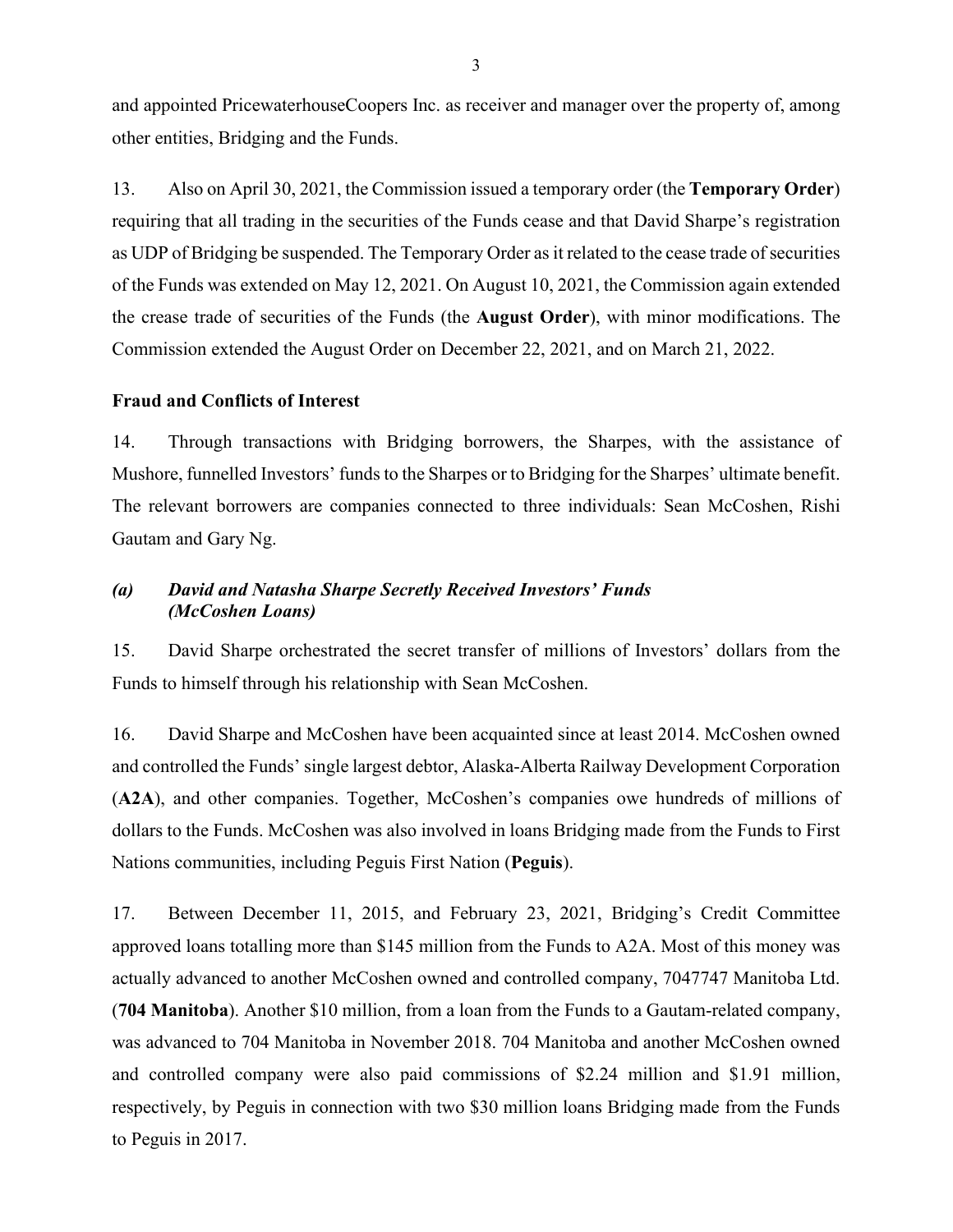18. In turn, McCoshen and 704 Manitoba funnelled approximately \$19.5 million of these funds back to David Sharpe through 14 transfers between 2016 and 2019 (the **Secret Payments**).

19. Most of the Secret Payments were made to David Sharpe's personal chequing account just days after McCoshen or one of his companies received amounts that originated from the Funds.

20. David Sharpe used the Secret Payments for his and Natasha Sharpe's personal benefit:

- a) \$11.7 million was transferred to investment accounts at BMO Nesbitt Burns and Richardson GMP held by David Sharpe and the 182 Crescent Road Trust (the Sharpes settled and are beneficiaries under this trust);
- b) \$228,000 was used for automobile expenses including \$127,880 to Tesla Motors and \$99,923 to Holand Leasing relating to lease payments on two Bentleys;
- c) \$2 million was transferred to personal bank accounts David Sharpe maintained at TD; and
- d) \$1.9 million was used to pay for construction on the Sharpe's personal property.

Additionally, \$830,000 of the Secret Payments was transferred to educational institutions or foundations, \$440,000 was paid to other Bridging employees, including \$180,000 to Mushore, and \$670,000 was withdrawn in cash.

21. Finally, in addition to the Secret Payments, Natasha Sharpe received \$250,000 of Investors' money from 704 Manitoba in September 2017.

22. Despite the clear conflicts of interest, the Secret Payments, the \$180,000 payment to Mushore and the \$250,000 received by Natasha Sharpe were not disclosed to Investors.

*(b) The Sharpes Misappropriated \$40 million from Investors for Bridging's Benefit (Gautam Loans)*

23. In September 2018, the Sharpes, with Mushore's knowledge, misappropriated approximately \$40 million from the Bridging Mid-Market Debt Fund LP (the **MM Fund**) to complete an acquisition for Bridging's and, ultimately, Natasha Sharpe's benefit. The Sharpes and Mushore attempted to hide this by falsely representing that the funds came from a loan from one of Gautam's companies.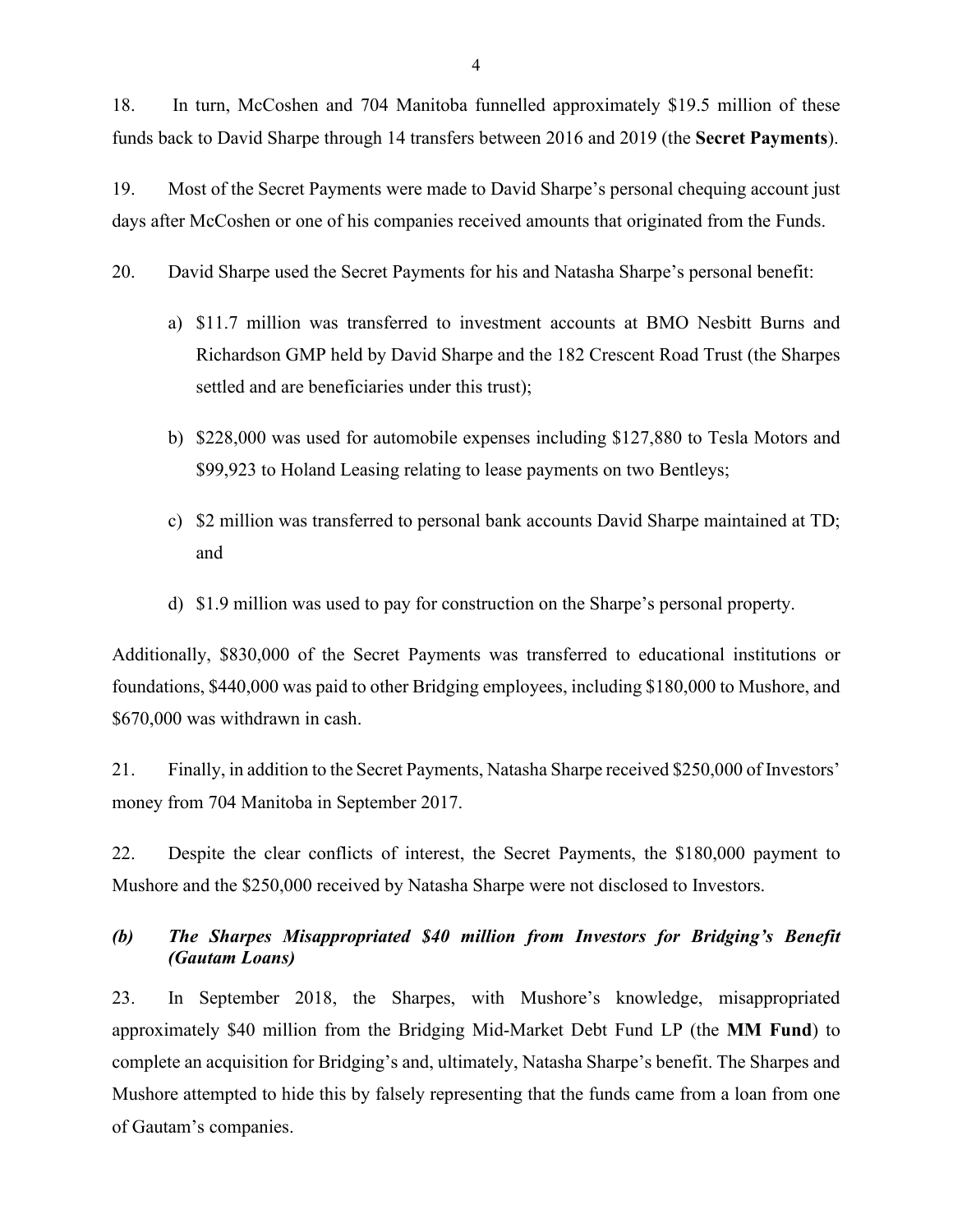24. Prior to October 2018, Bridging co-managed the Bridging Income Fund LP (the **Income Fund**), then named the Sprott Bridging Income Fund LP, with Ninepoint Partners LP (**Ninepoint**). Bridging made all investment management decisions in relation to the Income Fund.

25. In August 2018, Bridging agreed to purchase Ninepoint's management interest in the Income Fund (the **Management Interest**) for \$45 million, including \$35 million cash at closing. However, financing for the acquisition was required.

26. It would be contrary to Ontario securities law and a conflict of interest for Bridging to borrow from the MM Fund to fund the Management Interest acquisition. However, this is exactly what the Sharpes and Mushore engineered. The Sharpes convinced Gautam to help them funnel Investors' funds from the MM Fund to Bridging through two entities Gautam controlled: 3319891 Nova Scotia Company (**331 Nova Scotia**) and River Cities Investments I, LLC (**River Cities**). The plan called for a back-to-back loan, with Bridging loaning amounts from the Funds to River Cities, and then 331 Nova Scotia loaning most of those same funds back to Bridging.

27. To obtain approval to transfer Investors' funds out of the MM Fund, the Sharpes and Mushore had the Credit Committee approve a \$39.75 million loan to River Cities, with \$36.75 million purportedly being for working capital needs and general corporate purposes. After the Credit Committee approved the loan on that basis, David Sharpe and Mushore, with others, created a false record purporting to show that the Credit Committee was told that the River Cities loan could ultimately finance the Management Interest purchase.

28. Even though Bridging had signed an agreement to borrow from 331 Nova Scotia, in fact, no funds were ever sent to or received from 331 Nova Scotia. Bridging simply transferred \$38 million from the MM Fund to River Cities' counsel, who then transferred \$35 million to Ninepoint and \$3 million to River Cities. Bridging even paid itself a \$450,000 work fee with Investors' money in connection with the transaction.

29. The Sharpes manipulated documents to perpetuate the false narrative that Bridging had borrowed funds from 331 Nova Scotia to purchase the Management Interest. For example, when Bridging obtained a loan from a BlackRock Inc. affiliate (the **BlackRock Loan**) in November 2019, David Sharpe directed Bridging personnel to manipulate records to indicate that Bridging used the BlackRock Loan to repay 331 Nova Scotia. In reality, Bridging used \$32 million from the BlackRock Loan to repay the MM Fund.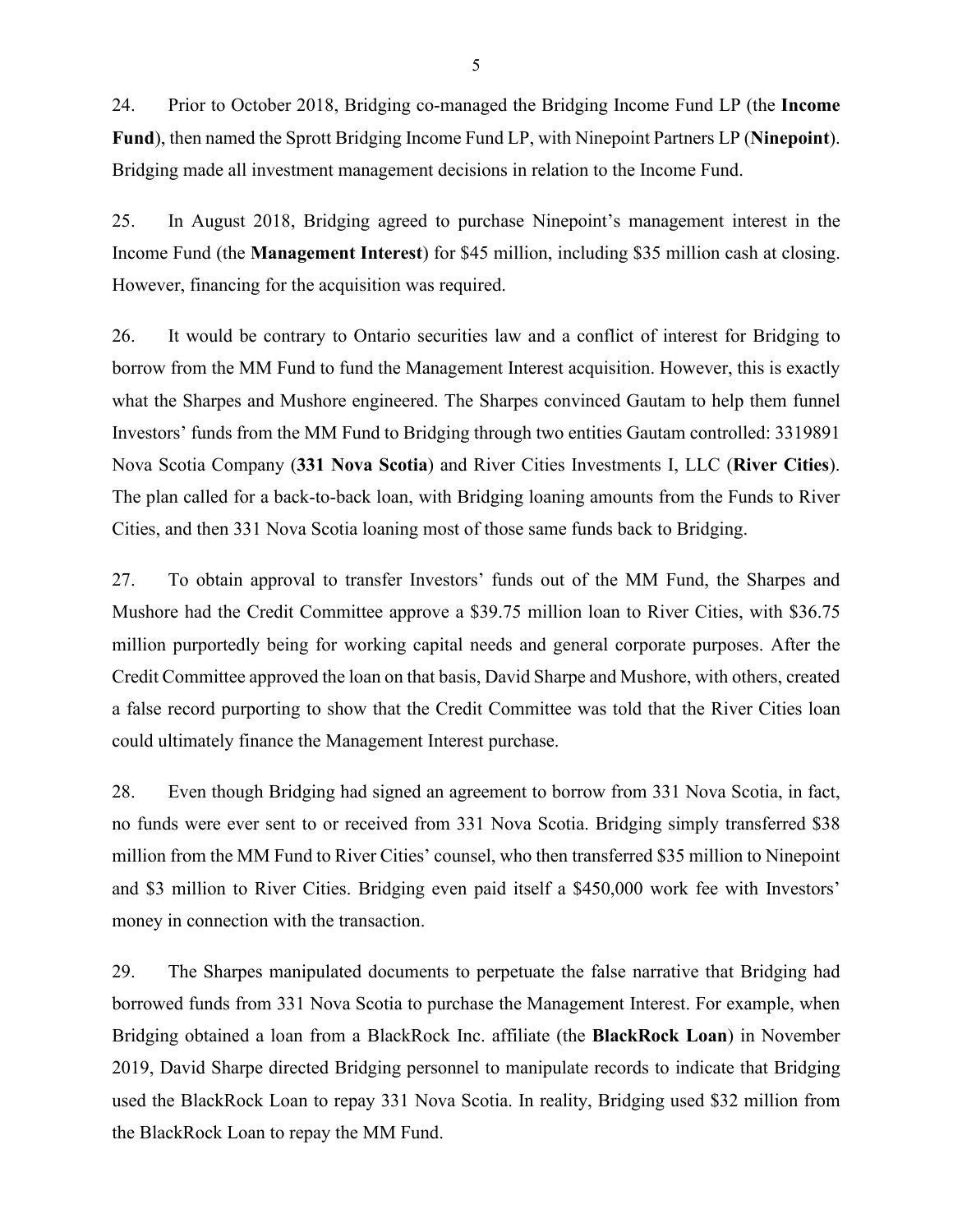30. However, this still left a shortfall in the MM Fund that had grown to approximately \$6.8 million by late February 2020. To clear this final balance, Bridging papered a \$12,827,394 loan from the MM Fund to A2A dated February 24, 2020, but only advanced \$6 million from the MM Fund under the loan. In essence, Bridging simply made an accounting entry that treated \$6.8 million that Bridging misappropriated from the MM Fund as an outstanding liability of A2A.

31. It was not disclosed to MM Fund Investors that Bridging used Investors' funds to acquire the Management Interest despite the clear conflict of interest. To the contrary, the Sharpes directed Bridging personnel to falsify Bridging's records to conceal the true source of the funds that Bridging used to acquire the Management Interest in the Income Fund.

# *(c) The Sharpes Covertly Facilitated the use of Investor Funds to Purchase Bridging Shares and Make Secret Loans to a Bridging Shareholder (Ng Loans)*

### Investor Funds are used to Purchase Bridging Shares

32. In June 2019, the Sharpes pushed a \$32 million loan from the Funds to an Ng owned and controlled company through the Credit Committee. At that time, Ng had contractually committed to buy 50% of Bridging for \$50 million. The Sharpes knew or ought to have known the loan would be used by Ng to purchase 50% of Bridging's shares from the existing Bridging shareholders, including Natasha Sharpe.

33. With the Sharpes and Mushore's knowledge and approval, Bridging began making loans from the Funds to companies owned and controlled by Ng (**Ng Companies**) in March 2018. In or around November 2018, David Sharpe began leading negotiations for Ng to purchase 50% of Bridging (the **Ng Acquisition**).

34. Ng filed a Notice relating to the Ng Acquisition (the **11.9 Notice**) with the Commission[1](#page-5-0) on or around April 29, 2019. The 11.9 Notice stated that the Ng Acquisition would not give rise to any material conflicts of interest and did not disclose that, at the time, Bridging had loaned approximately \$42 million from the Funds to Ng Companies, including \$21 million to 10029947 Manitoba Ltd. (**1002 Manitoba**). The 11.9 Notice included a verification, signed by David Sharpe on behalf of Bridging, that confirmed the truth of the facts in the 11.9 Notice.

<span id="page-5-0"></span><sup>&</sup>lt;sup>1</sup> Under Ontario securities law, an 11.9 Notice must include all material facts sufficient to enable the Commission to determine if an acquisition is likely to give rise to a conflict of interest.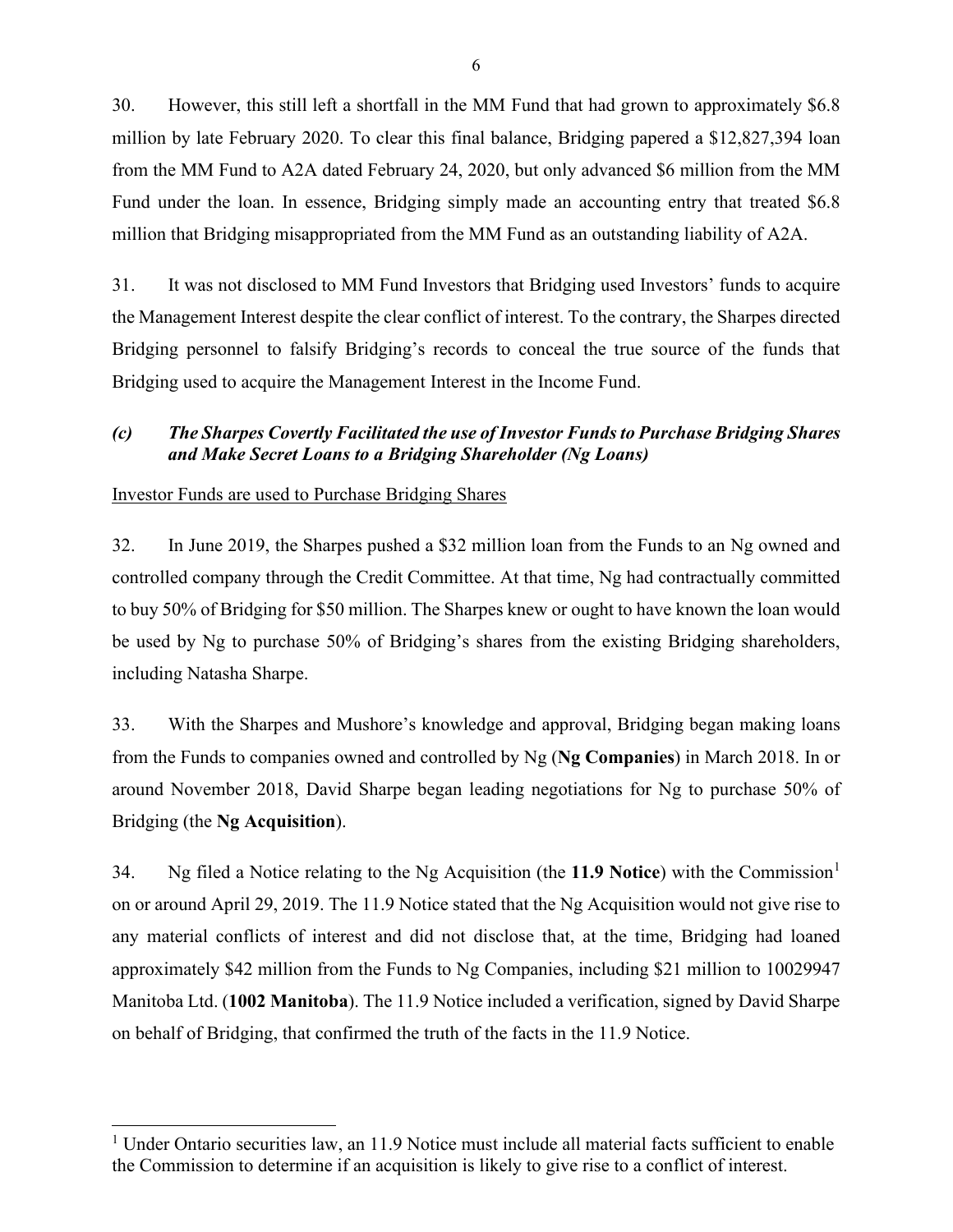35. On May 13, 2019, the Credit Committee, including the Sharpes and Mushore, approved a further \$10 million loan from the Funds to 1002 Manitoba.

36. The Bridging shareholders, Bridging, and David Sharpe as "vendors representative", executed a share purchase agreement (the **Ng Acquisition Agreement**) with Ng on May 16, 2019. The Ng Acquisition Agreement called for Ng to buy 50% of Bridging from the Bridging shareholders, including Natasha Sharpe, for \$50 million in cash.

37. On or around June 20, 2019, the Sharpes directed a Bridging employee to prepare documents for the Credit Committee (the **Credit Committee Submission**) to consider and approve a loan to 10034889 Manitoba Ltd. (**1003 Manitoba**), ostensibly for 1003 Manitoba to purchase "Commercial Real Estate Developers in Canada."

38. The Sharpes did not tell the Credit Committee and the Credit Committee Submission prepared under their direction did not disclose that 1003 Manitoba was wholly owned by Ng nor that the Ng Acquisition Agreement had been signed.

39. The Sharpes, as Credit Committee members, approved a \$32 million loan from the Funds to 1003 Manitoba on June 21, 2019 (the **June Loan**).

40. According to the Credit Committee Submission, the security provided by 1003 Manitoba in respect of the June Loan was a securities investment account purportedly held by 1003 Manitoba (the **Investment Account**) worth approximately \$90 million.

41. Despite the clear conflict of interest, Bridging and the Sharpes made the June Loan. Furthermore, Bridging and the Sharpes did not disclose the following clear conflicts of interest to Investors: (i) Bridging loaned approximately \$50 million from the Funds to Ng Companies while Ng was negotiating to buy half of Bridging; (ii) Bridging loaned 1003 Manitoba \$32 million after the Ng Acquisition Agreement was signed; and (iii) Ng intended to use the June Loan to fund the Ng Acquisition.

42. On July 8, 2019, the Ng Acquisition closed and Ng bought 50% of Bridging for \$50 million, using \$30 million that he borrowed from the Funds under the June Loan. As a result of the Ng Acquisition, Natasha Sharpe received Investors' money for her Bridging shares.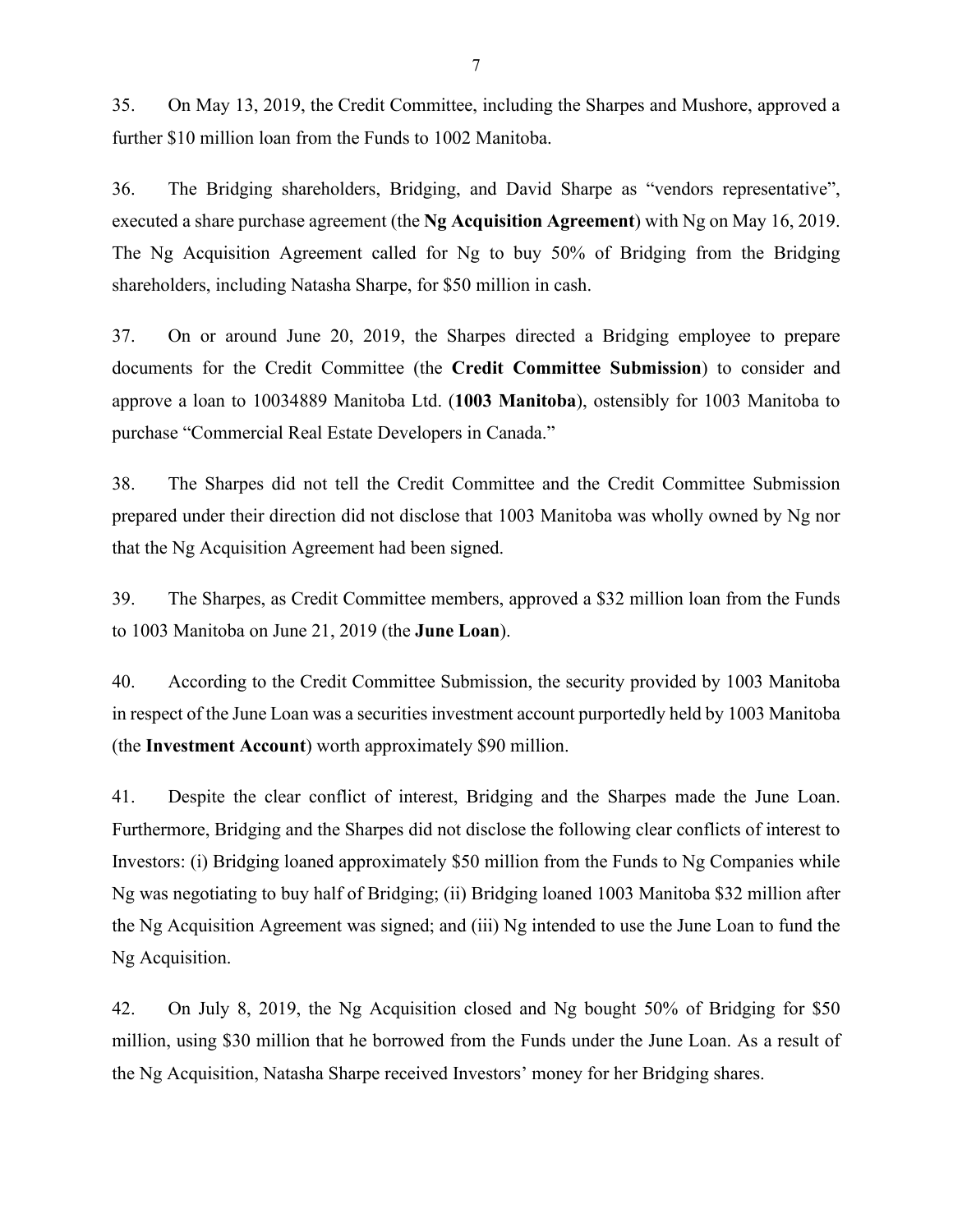#### Loans to Ng Companies after Ng became Bridging's largest shareholder

43. In August 2019, the Sharpes orchestrated a second \$35 million payment to 1003 Manitoba (the **August Advance**), despite the fact that Ng was, at that time, Bridging's largest shareholder. The August Advance was made in secret and was not approved by the Credit Committee.

44. At the end of July 2019, Ng asked the Sharpes to "upsize" the June Loan with an additional \$35 million "as soon as possible." Shortly afterwards, Natasha Sharpe fraudulently altered loan documents relating to the June Loan so that it appeared that the June Loan, as approved in June 2019 before the Ng Acquisition, included a potential second advance of up to \$35 million.

45. Bridging also made two additional loans from the Funds to 1002 Manitoba while Ng was Bridging's largest shareholder: a \$2 million loan in October 2019 (the **October 2019 Loan**) approved by both Sharpes and Mushore, and a \$10 million loan from the MM Fund in February 2020 (the **February 2020 Loan**) approved by both Sharpes.

#### Ng secretly pays \$1 million to the Sharpes

46. In November 2019, David and Natasha Sharpe each received a \$500,000 payment from Ng. Neither payment served any legitimate commercial purpose and neither payment was disclosed to Investors despite the clear conflict of interest.

#### The Sharpes conceal the truth about their and Bridging's relationship with Ng

47. The Sharpes actively sought to conceal that Bridging made loans from the Funds to Ng after he became Bridging's largest shareholder. For example, the Income Fund and MM Fund's audited financial statements for the year ending December 31, 2019 (together, the **2019 Financial Statements**) both disclose the loans to the Ng Companies, including the August Advance, as having been made to "certain entities related to a shareholder of the Advisor". The 2019 Financial Statements state that the Credit Committee approved the loans in the ordinary course of business and that no further loans were made after Ng became a shareholder of Bridging. Both of these statements are untrue.

48. The Sharpes both signed the Income Fund's 2019 Financial Statements on behalf of the Income Fund's general partner, and Natasha Sharpe was a director of the MM Fund's general partner when the MM Fund's 2019 Financial Statements were issued. David Sharpe and Mushore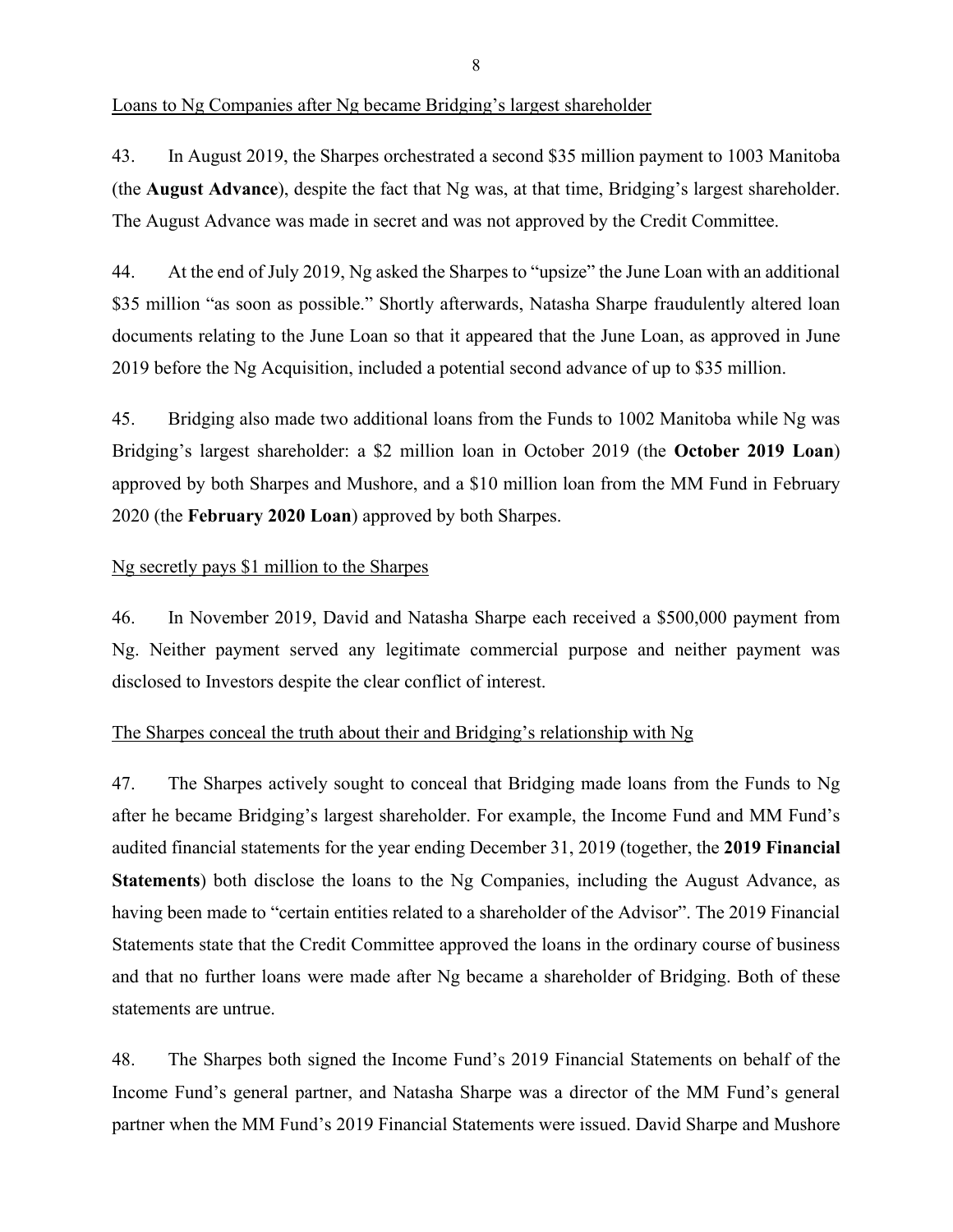sent a letter to the Funds' auditor dated April 1, 2020, representing to the auditor that, among other things, all information about transactions with related parties had been provided.

49. As noted above, the Investment Account, which Ng represented was worth approximately \$90 million, was Bridging's security for the June Loan and the fraudulent August Advance.

50. In late February 2020, the Sharpes discovered that Ng had lied about the Investment Account and that it did not actually exist. Despite knowing this in February 2020, the Sharpes provided false information to the Funds' auditor about the status of the 1003 Manitoba loans during the Funds' 2019 audit in March 2020. Specifically, David Sharpe and Mushore approved a yearend memo prepared in late March 2020 relating to the 1003 Manitoba loans (the **1003 Memo**). The 1003 Memo purported to confirm for the auditor that as of December 31, 2019, the 1003 Manitoba loan was secured by the Investment Account worth approximately \$90 million and was "in good standing and performing within the lending parameters as set out in the Credit Agreement."

51. The 1003 Memo was signed by Natasha Sharpe and was provided by Bridging personnel to the Funds' auditor.

#### **Obstruction of Staff's Investigation**

52. To conceal the wrongdoing described above, the Sharpes and Mushore attempted to obstruct Staff's investigation in various ways:

- a) The Sharpes and Mushore made false and misleading statements, or did not state facts that were necessary to make their statements not misleading, during compelled examinations with Staff;
- b) The Sharpes, Mushore and others under the direction of the Sharpes and/or Mushore, created false paper trails by altering or deleting Bridging records or concealing such records from Staff;
- c) David Sharpe attempted to intimidate witnesses who were cooperating with Staff's investigation; and
- d) Natasha Sharpe unlawfully permitted David Sharpe to listen to her compelled examination with Staff.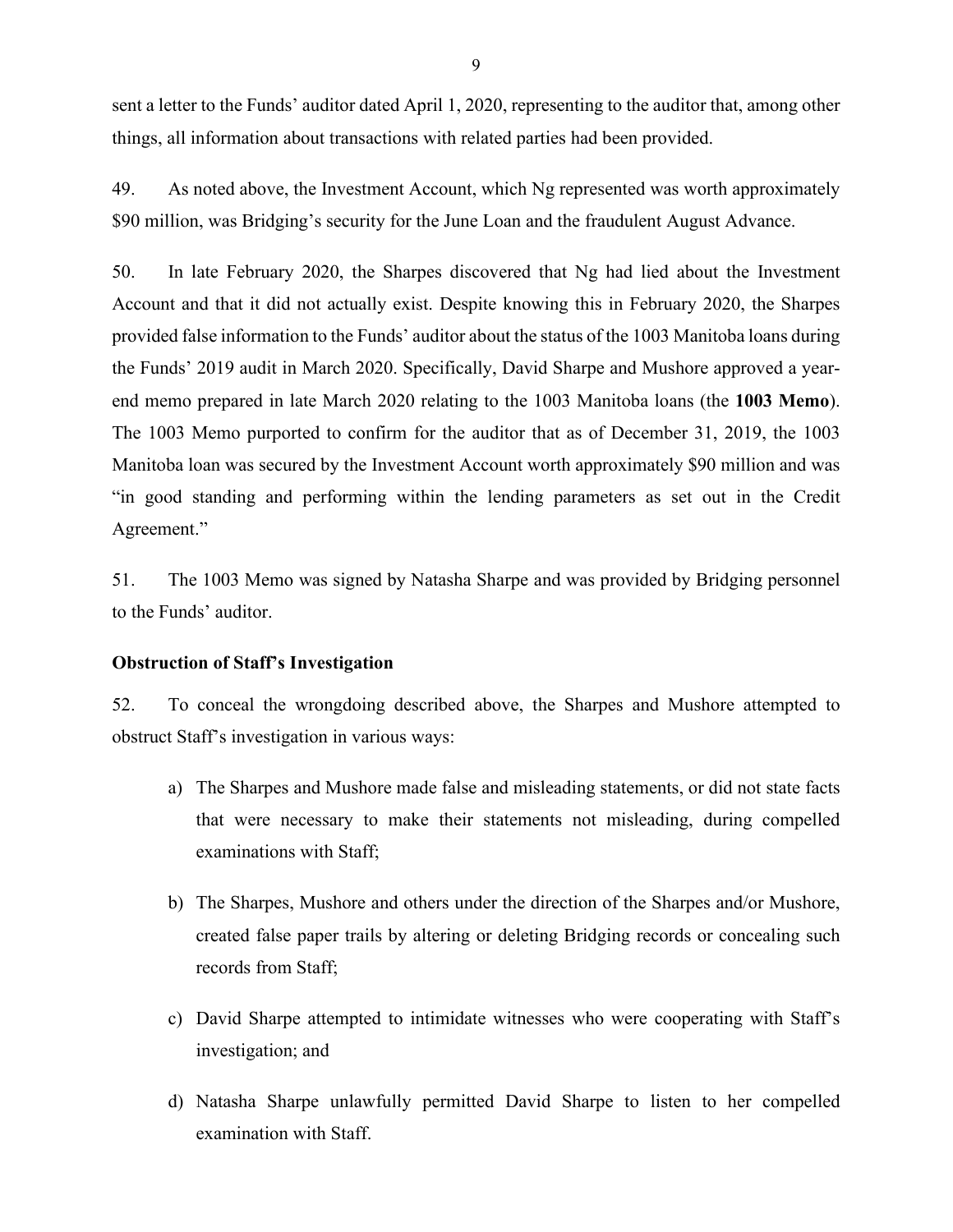### *(a) Misleading Staff in Examinations*

53. As set out below, the Sharpes and Mushore made false and misleading statements to Staff or did not state facts that were necessary to make their statements not misleading.

- 54. David Sharpe:
	- a) told Staff that he was not aware of the back-to-back loan arrangement with Gautam for the Management Interest purchase or of River Cities' involvement in the back-to-back loans;
	- b) repeated the falsehood that Bridging financed the Management Interest purchase with a loan from 331 Nova Scotia, and told Staff that Gautam's former Goldman Sachs colleagues provided the funds to 331 Nova Scotia to make the loan to Bridging;
	- c) told Staff that Bridging repaid 331 Nova Scotia with the proceeds of the BlackRock Loan;
	- d) told Staff he did not have any relationships with any Bridging borrowers, or their officers, directors or shareholders, that could be perceived as creating a potential conflict of interest;
	- e) denied receiving the Secret Payments from McCoshen;
	- f) told Staff that Bridging made the August Advance to 1003 Manitoba pursuant to a "contractual obligation";
	- g) told Staff the June Loan and August Advance were for Ng to purchase real estate in Hong Kong; and
	- h) failed to tell Staff about the October 2019 Loan, the February 2020 Loan, or the \$500,000 he received from Ng in November 2019.
- 55. Natasha Sharpe told Staff that:
	- a) Bridging approved a \$67 million loan to 1003 Manitoba in June 2019 for Ng to purchase real estate in Hong Kong;
	- b) she did not know how Gautam funded 331 Nova Scotia's purported loan to Bridging;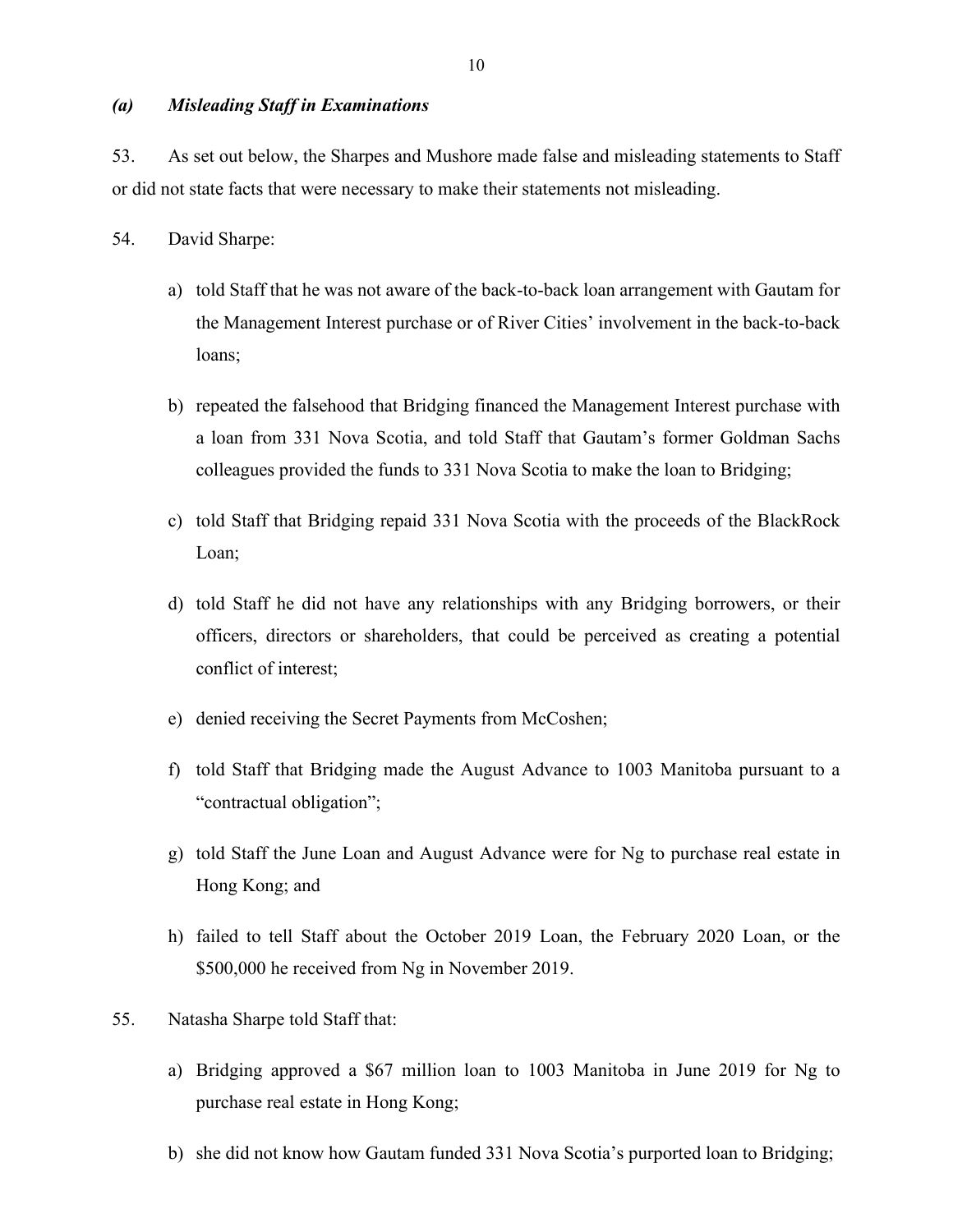- c) she was not aware of certain transactions involving Ng, including the October 2019 Loan, the February 2020 Loan, and the \$500,000 she received from Ng in November 2019; and
- d) she drafted the 1003 Memo before she learned that the Investment Account did not exist.
- 56. Mushore told Staff that:
	- a) Bridging borrowed \$35 million from 331 Nova Scotia to complete its acquisition of Ninepoint's Management Interest; and
	- b) Bridging approved a \$67 million loan to 1003 Manitoba in June 2019 and that he remembered reviewing a falsified Credit Committee Submission at that time even though at that point it did not exist.

#### *(b) Alteration, Exclusion and Destruction of Records*

57. The Sharpes and Mushore instructed Bridging employees to falsely alter or exclude documents responsive to Staff's compelled document demands, and to destroy others. Bridging personnel carried out their instructions. Consequently, the documentary record and representations about that record provided to Staff were materially misleading or untrue and were incomplete.

58. Specific examples of alteration, exclusion and/or destruction of records include the following:

- a) David Sharpe and Mushore directed a Bridging portfolio manager to work with Bridging's third-party IT service provider to delete emails from Bridging's records based on identified search terms relating to the issues in Staff's investigation, such as "River cities", "7047747" and "Sean McCoshen". Over 34,000 emails were deleted from Bridging's records between October 2020 and December 2020;
- b) David Sharpe instructed Mushore and others to alter A2A loan documents in Bridging's files to falsely reflect that A2A, rather than 704 Manitoba, actually received loan proceeds from the Funds;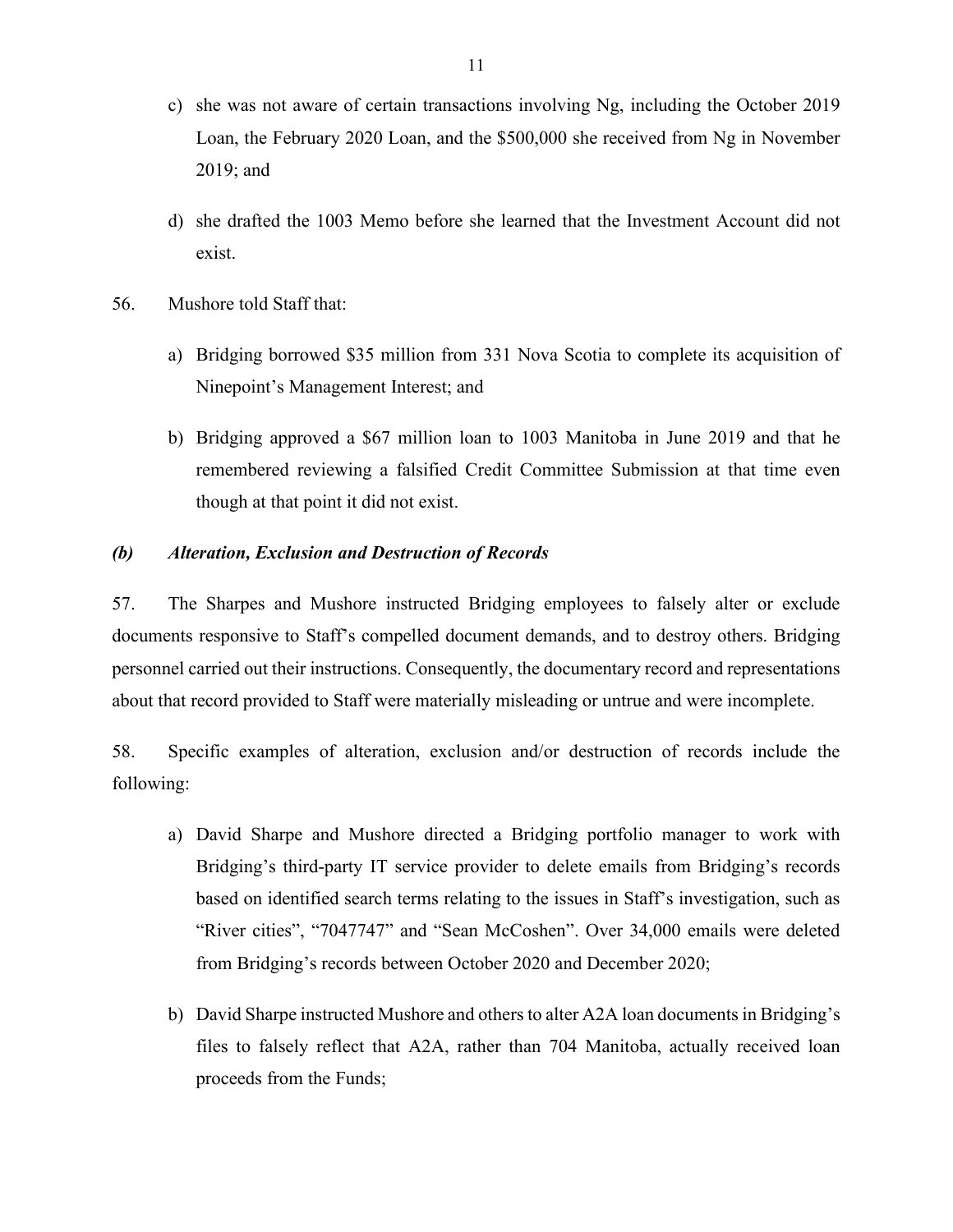- c) David Sharpe directed and ensured that no records relating to the River Cities loan would be provided to Staff, and he and Mushore instructed others to remove the River Cities loan from schedules listing all Fund loans that were provided to Staff;
- d) David Sharpe instructed Mushore to alter Bridging's policies and procedures manual before it was produced to Staff to omit references to the Credit Committee approving loans by email. David Sharpe also instructed Mushore to not produce Credit Committee members' loan approval emails to Staff, and instructed others to remove a column from a spreadsheet that listed which members voted to approve specific loans;
- e) When Staff demanded that Bridging produce the Credit Committee Submission for the June Loan to 1003 Manitoba, David Sharpe instructed Mushore to alter the actual Credit Committee Submission so that the version produced to Staff was consistent with the false assertion that the Credit Committee had approved the fraudulent August Advance;
- f) David Sharpe and Mushore directed a Bridging portfolio manager to alter Bridging accounting records to delete the October 2019 Loan before the records were produced to Staff; and
- g) Natasha Sharpe and Mushore, with David Sharpe's knowledge, attempted to cover up the February 2020 Loan. Natasha Sharpe concocted a story that the February 2020 Loan was an "advance dividend" payable from Bridging to Ng. In February 2020, Natasha Sharpe instructed Mushore to work with Bridging's accounting team to have Bridging "repay" the February 2020 Loan from the MM Fund with corporate funds and to falsify accounting records to be consistent with this false narrative.

### *(c) Intimidating Witnesses*

59. In June and July 2021, while Staff's investigation was ongoing, David Sharpe sent intimidating texts and voicemails to Bridging employees, including Mushore. David Sharpe knew that these individuals were likely to be interviewed by Staff given the information they possessed. These profanity-laden communications contained disparaging insults and threats of physical violence.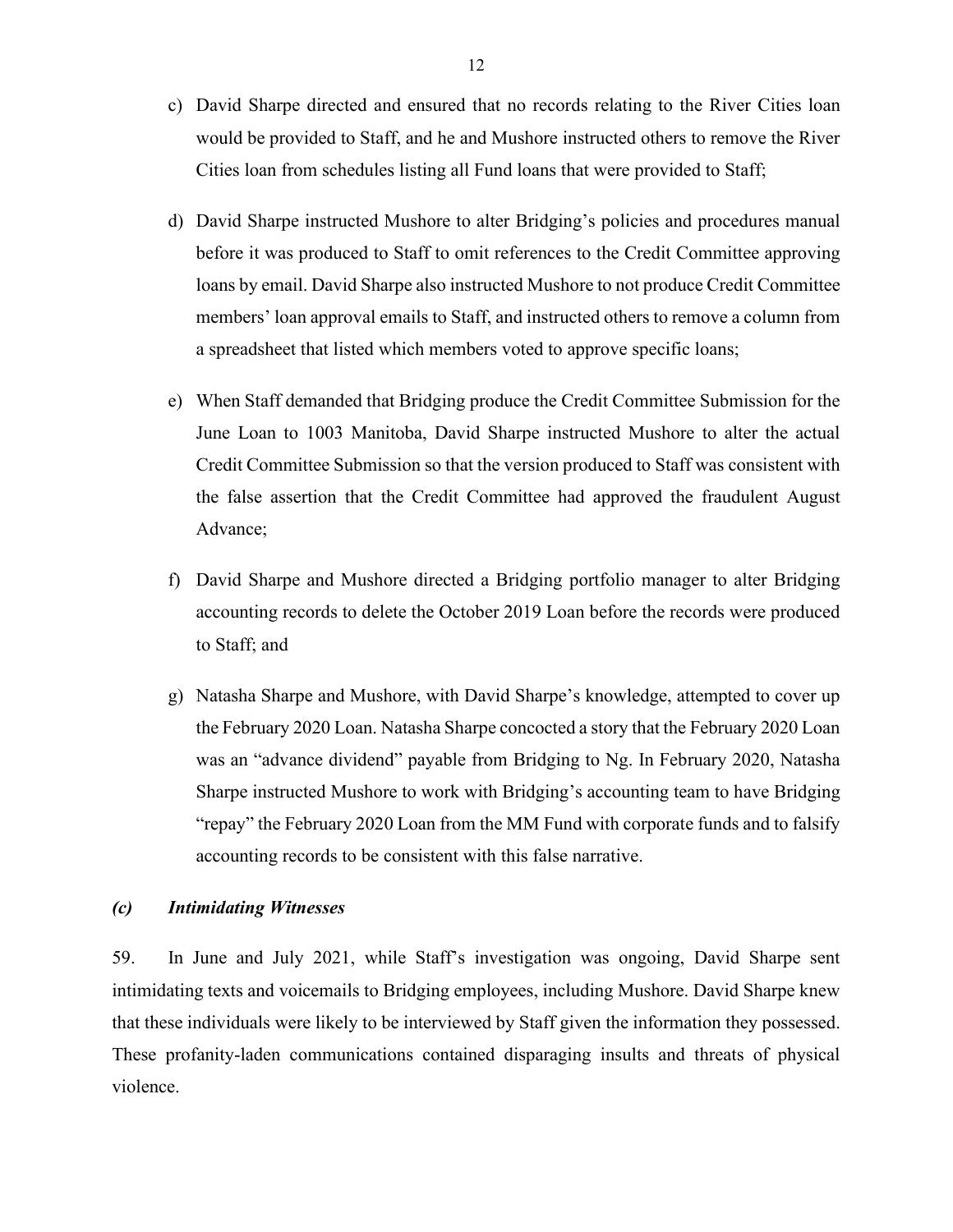### *(d) Improper Disclosure of Compelled Information*

60. Natasha Sharpe unlawfully, and without disclosure to Staff, permitted David Sharpe to listen in to her compelled examination with Staff in October 2020.

# **C. BREACHES OF ONTARIO SECURITIES LAW AND CONDUCT CONTRARY TO THE PUBLIC INTEREST**

61. Staff alleges the following breaches of Ontario securities law and/or conduct contrary to the public interest:

- a) By engaging in the conduct described in paragraphs 14 to 51, Bridging, David Sharpe and Natasha Sharpe directly or indirectly engaged in or participated in acts, practices, or courses of conduct relating to securities that they knew or reasonably ought to have known perpetrated a fraud on persons or companies, contrary to section  $126.1(1)(b)$ of the Act;
- b) By engaging in the conduct described in paragraphs 23 to 31, Mushore directly or indirectly engaged in or participated in acts, practices, or courses of conduct relating to securities that he knew or reasonably ought to have known perpetrated a fraud on persons or companies, contrary to section 126.1(1)(b) of the Act;
- c) By engaging in the conduct described in paragraphs 14 to 51, Bridging, David Sharpe, Natasha Sharpe and Mushore failed to comply with Ontario securities law relating to conflicts of interest, including section 13.4 of National Instrument 31-103 *Registration Requirements, Exemptions and Ongoing Registrant Obligations*, contrary to section  $32(1)(g)$  of the Act;
- d) By engaging in the conduct described in paragraph 34, Bridging and David Sharpe made statements in materials, evidence or information submitted to the Commission which were, in a material respect and at the time and in the light of the circumstances under which they were made, misleading or untrue or did not state facts that were required to be stated or that are necessary to make the statements not misleading contrary to the prohibition in section  $122(1)(a)$  of the Act and, thereby failed to comply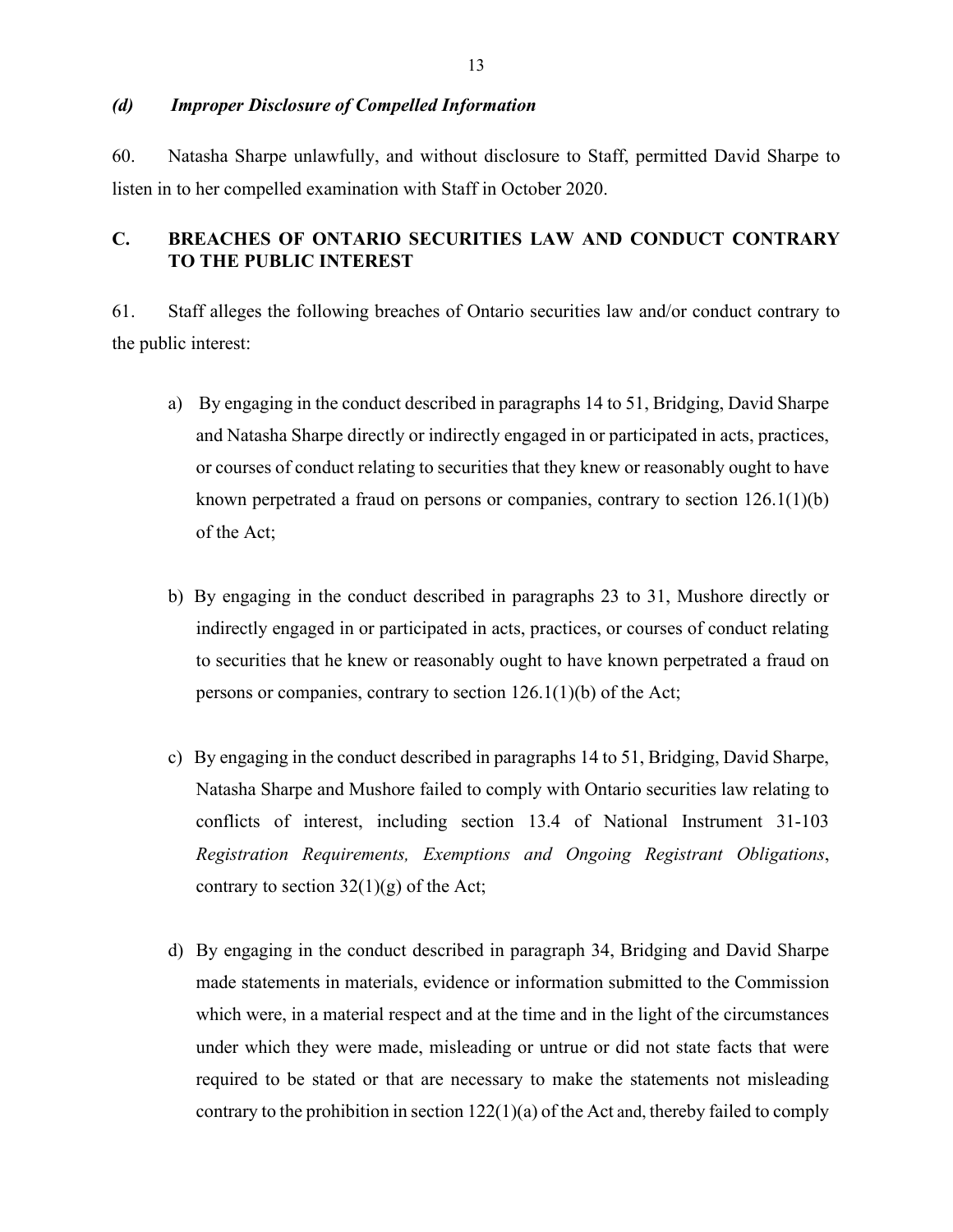with Ontario securities law and it is in the public interest to issue an order pursuant to section 127 of the Act;

- e) By engaging in the conduct described in paragraphs 52 to 58, each of Bridging (paragraphs 57 and 58), David Sharpe (paragraphs 52, 54, 57 and 58), Natasha Sharpe (paragraphs 52, 55, 57 and 58) and Mushore (paragraphs 52 and 56 to 58), made statements in materials, evidence or information submitted to Staff appointed to make an investigation under the Act which were, in a material respect and at the time and in the light of the circumstances under which they were made, misleading or untrue or did not state facts that were required to be stated or that are necessary to make the statements not misleading contrary to the prohibition in section  $122(1)(a)$  of the Act and, thereby, failed to comply with Ontario securities law and it is in the public interest to issue an order pursuant to section 127 of the Act;
- f) By engaging in the conduct described in paragraph 60, Natasha Sharpe disclosed questions asked and testimony given under section 13 of the Act contrary to section  $16(1)(b)$  of the Act;
- g) David Sharpe, Natasha Sharpe and Mushore authorized, permitted or acquiesced in Bridging's non-compliance with Ontario securities law, contrary to section 129.2 of the Act; and
- h) By engaging in the conduct described in paragraphs 52 to 60, each of Bridging (paragraphs 57 and 58), David Sharpe (paragraphs 52, 54 and 57 to 60), Natasha Sharpe (paragraphs 52, 55, 57, 58 and 60) and Mushore (paragraphs 52 and 56 to 58), engaged in conduct such that it is in the public interest for the Commission to issue an order under section 127 of the Act.

62. Staff reserves the right to amend these allegations and to make such further and other allegations as Enforcement Staff may advise and the Commission may permit.

### **D. ORDER SOUGHT**

63. Staff requests that the Commission make the following orders: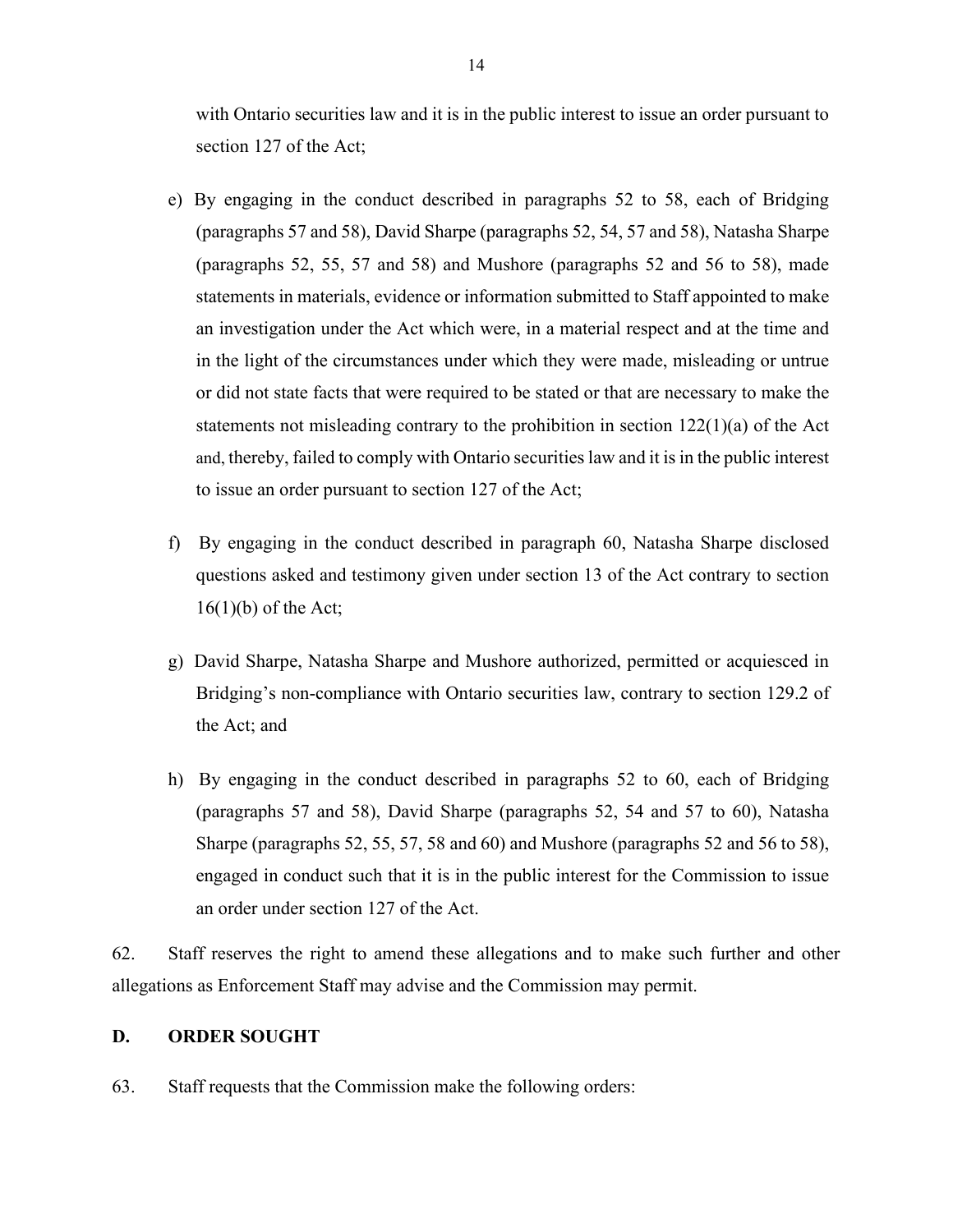- a) that trading in any securities or derivatives by the Respondents cease permanently or for such period as is specified by the Commission, pursuant to paragraph 2 of subsection 127(1) of the Act;
- b) that the Respondents be prohibited from acquiring any securities permanently or for such period as is specified by the Commission, pursuant to paragraph 2.1 of subsection 127(1) of the Act;
- c) that any exemptions contained in Ontario securities law do not apply to the Respondents permanently or for such period as is specified by the Commission, pursuant to paragraph 3 of subsection 127(1) of the Act;
- d) that David Sharpe, Natasha Sharpe and Mushore resign one or more positions that he or she holds as a director or officer of any issuer, registrant or investment fund manager pursuant to paragraphs 7, 8.1 and 8.3 of subsection 127(1) of the Act;
- e) that David Sharpe, Natasha Sharpe and Mushore be prohibited from becoming or acting as a director or officer of any issuer, registrant, or investment fund manager pursuant to paragraphs 8, 8.2 and 8.4 of subsection 127(1) of the Act;
- f) that David Sharpe, Natasha Sharpe and Mushore be prohibited from becoming or acting as a registrant, investment fund manager or promoter permanently or for such period as is specified by the Commission, pursuant to paragraph 8.5 of subsection 127(1) of the Act;
- g) that David Sharpe, Natasha Sharpe and Mushore each pay an administrative penalty of not more than \$1 million for each failure to comply with Ontario securities law, pursuant to paragraph 9 of subsection 127(1) of the Act;
- h) that David Sharpe, Natasha Sharpe and Mushore disgorge to the Commission any amounts obtained as a result of non-compliance with Ontario securities law, pursuant to paragraph 10 of subsection 127(1) of the Act;